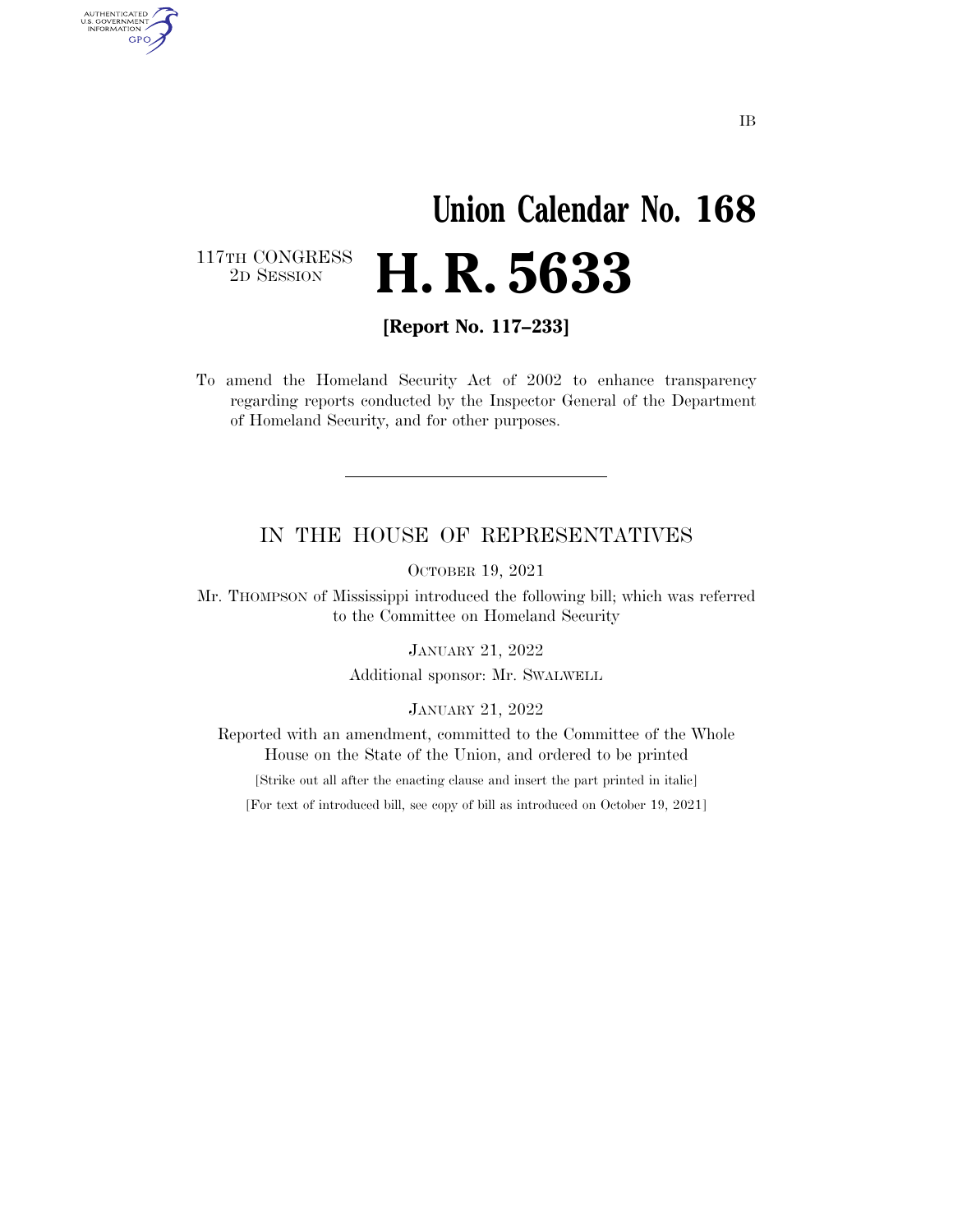## **A BILL**

To amend the Homeland Security Act of 2002 to enhance transparency regarding reports conducted by the Inspector General of the Department of Homeland Security, and for other purposes.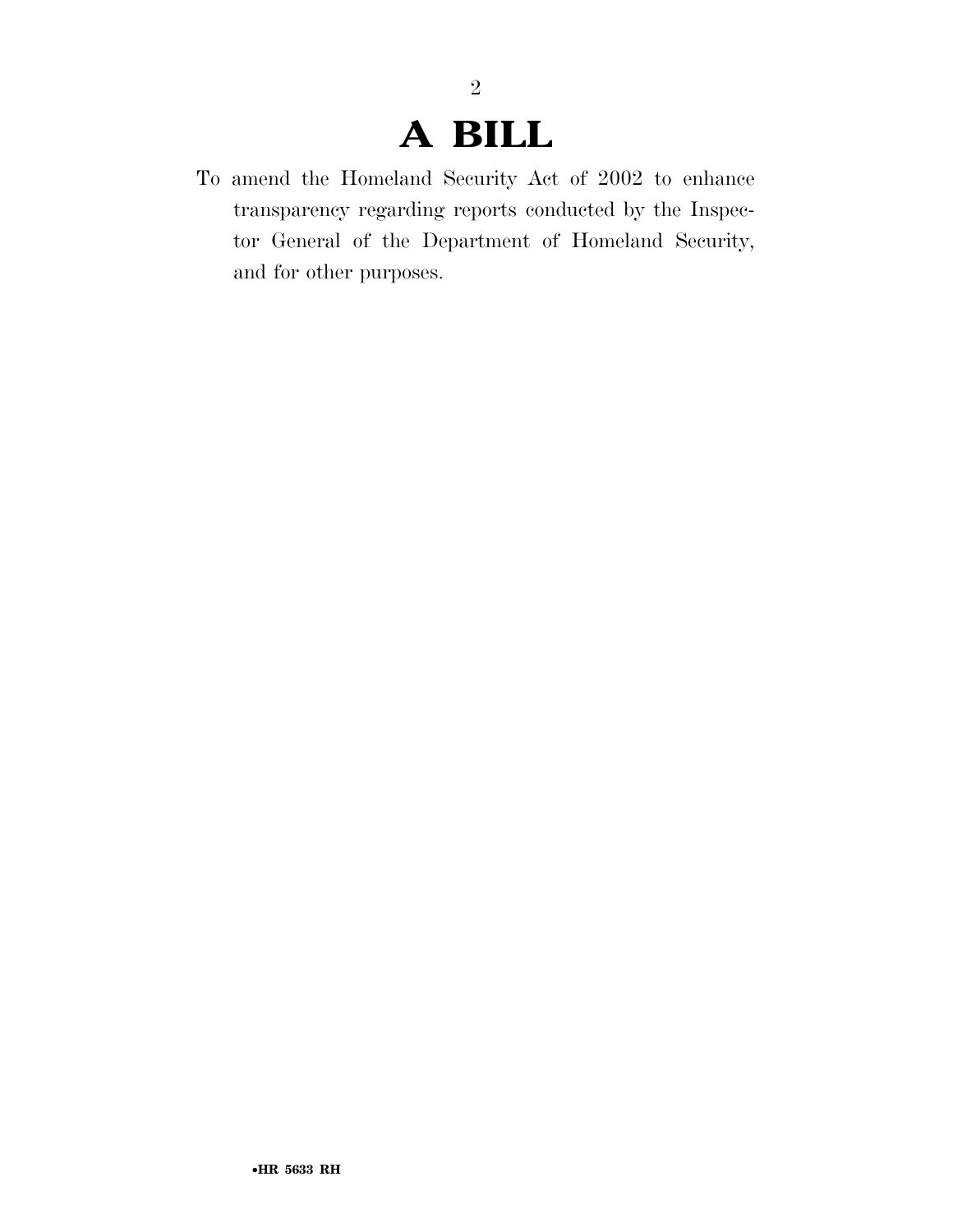*Be it enacted by the Senate and House of Representa- tives of the United States of America in Congress assembled, SECTION 1. SHORT TITLE. This Act may be cited as the ''Department of Home- land Security Inspector General Transparency Act''. SEC. 2. OFFICE OF INSPECTOR GENERAL OF THE DEPART- MENT OF HOMELAND SECURITY. (a) IN GENERAL.—Subtitle B of title VIII of the Homeland Security Act of 2002 is amended by inserting before section 812 the following new section: ''SEC. 811. OFFICE OF INSPECTOR GENERAL. ''(a) PUBLICATION OF REPORTS.— ''(1) IN GENERAL.—Beginning not later than 30 days after the date of the enactment of this section, the Inspector General of the Department shall submit to the appropriate congressional committees any re- port finalized on and after such date that substan- tiates— ''(A) a violation of paragraph (8) or (9) of section 2302(b) of title 5, United States Code, section 1034 of title 10, United States Code, or Presidential Personnel Directive-19; or ''(B) an allegation of misconduct, waste, fraud, abuse, or violation of policy within the* 

*Department involving a member of the Senior*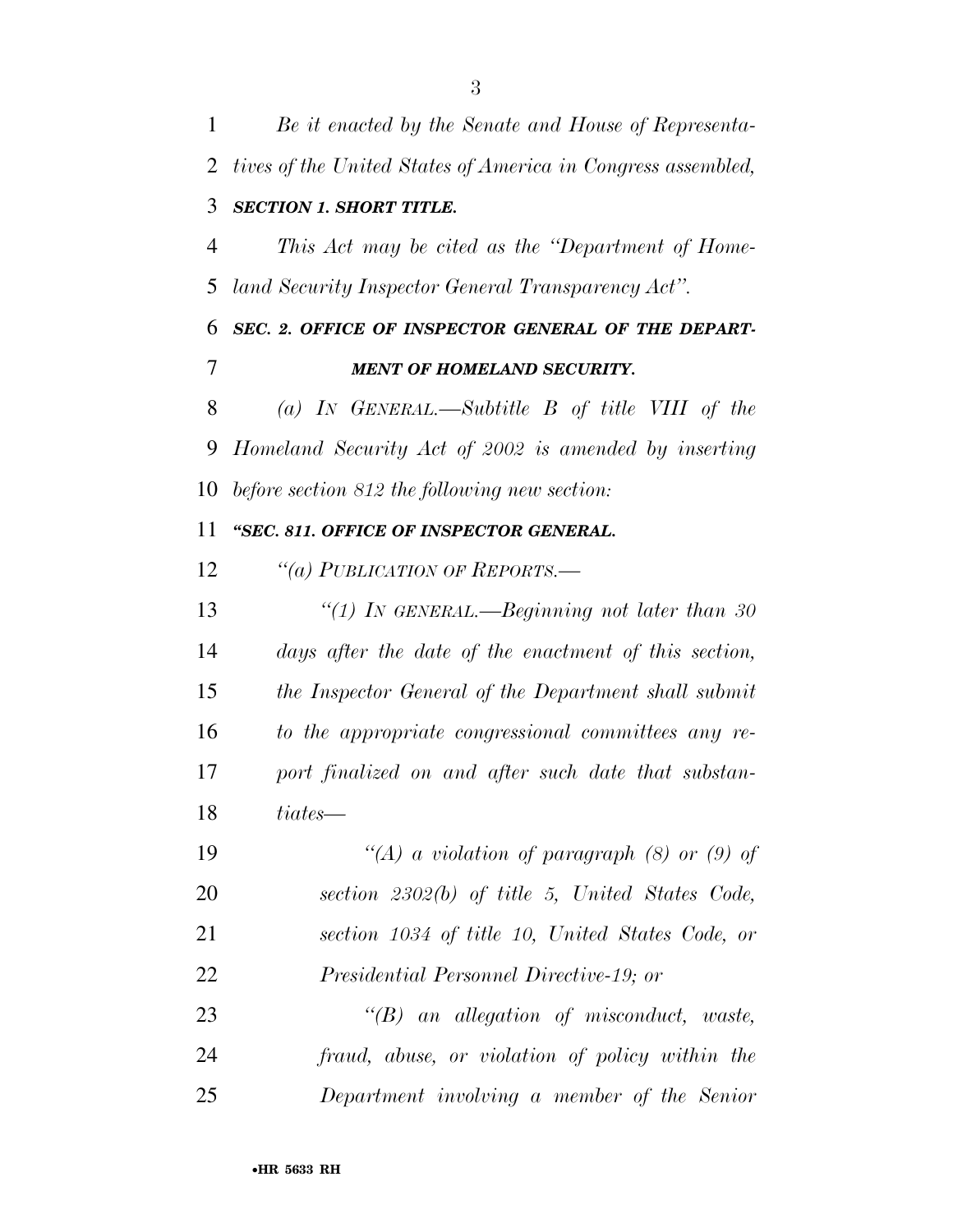| $\mathbf{1}$   | <i>Executive Service or politically appointed offi-</i> |
|----------------|---------------------------------------------------------|
| $\overline{2}$ | cial of the Department.                                 |
| 3              | "(2) PUBLIC AVAILABILITY.—                              |
| $\overline{4}$ | "(A) IN GENERAL.—Concurrent with the                    |
| 5              | submission to the appropriate congressional com-        |
| 6              | mittees of reports pursuant to paragraph (1), the       |
| 7              | Inspector General shall, consistent with privacy,       |
| 8              | civil rights, and civil liberties protections, pub-     |
| 9              | lish on a publicly available website of the Inspec-     |
| 10             | tor General each such report.                           |
| 11             | "(B) EXCEPTION.—The requirement pursu-                  |
| 12             | ant to subparagraph (A) to publish reports does         |
| 13             | not apply if section $(5)(e)(1)$ of the Inspector       |
| 14             | General Act of 1978 applies to any such report.         |
| 15             | $\lq(3)$ REQUIREMENT.—                                  |
| 16             | "(A) IN GENERAL.—The Inspector General                  |
| 17             | of the Department may not redact any portion            |
| 18             | of a report submitted pursuant to paragraph (1).        |
| 19             | "(B) EXCEPTION.—The requirement under                   |
| 20             | $subparagnph(A)$ shall not apply with respect to        |
| 21             | the name or any other identifying information,          |
| 22             | including any contextual details not relevant to        |
| 23             | the audit, inspection, or evaluation at issue that      |
| 24             | may be used by other employees or officers of the       |
| 25             | Department to determine the identity of a whis-         |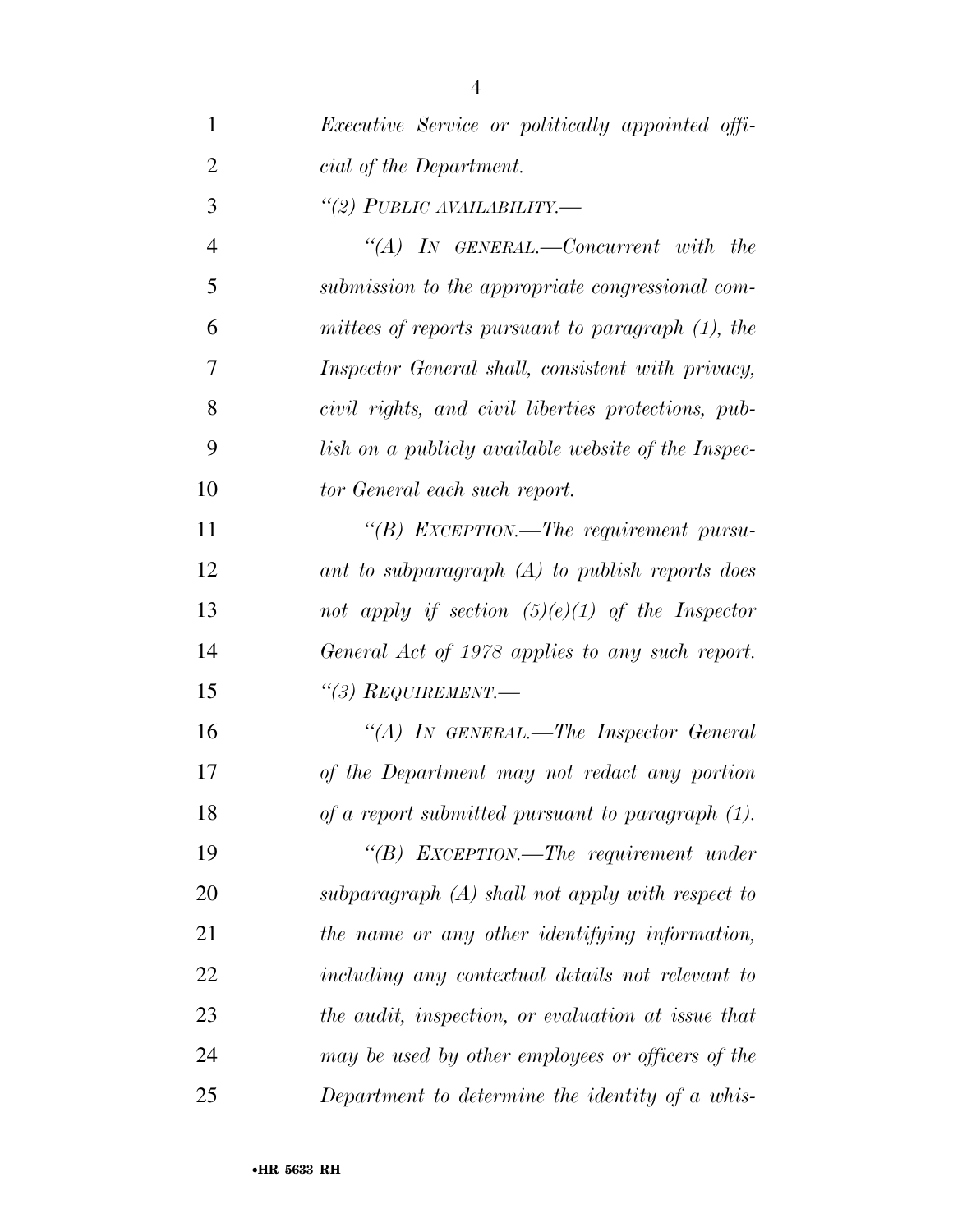*tleblower complainant, of a whistleblower com- plainant who does not consent to the inclusion of such in a report of the Inspector General. ''(b) SEMIANNUAL REPORTING.—Beginning with the first semiannual report transmitted to the appropriate com- mittees or subcommittees of the Congress pursuant to section 5(b) of the Inspector General Act of 1978 that is transmitted after the date of the enactment of this section, each such report shall be accompanied by a list of ongoing audits, inspections, and evaluations of the Department, together with a narrative description relating to each such audit, inspection, or evaluation that identifies the scope of such audit, inspection, or evaluation, as the case may be, as well as the subject office, component, or directorate of the De- partment. For each such ongoing audit, inspection, or eval- uation such narrative description shall include the fol-lowing:* 

 *''(1) Information relating to the source of each such audit, inspection, or evaluation.* 

 *''(2) Information regarding whether each such audit, inspection, or evaluation is being conducted independently, jointly, concurrently, or in some other manner.* 

 *''(3) In the event each such audit, inspection, or evaluation was initiated due to a referral, the date on*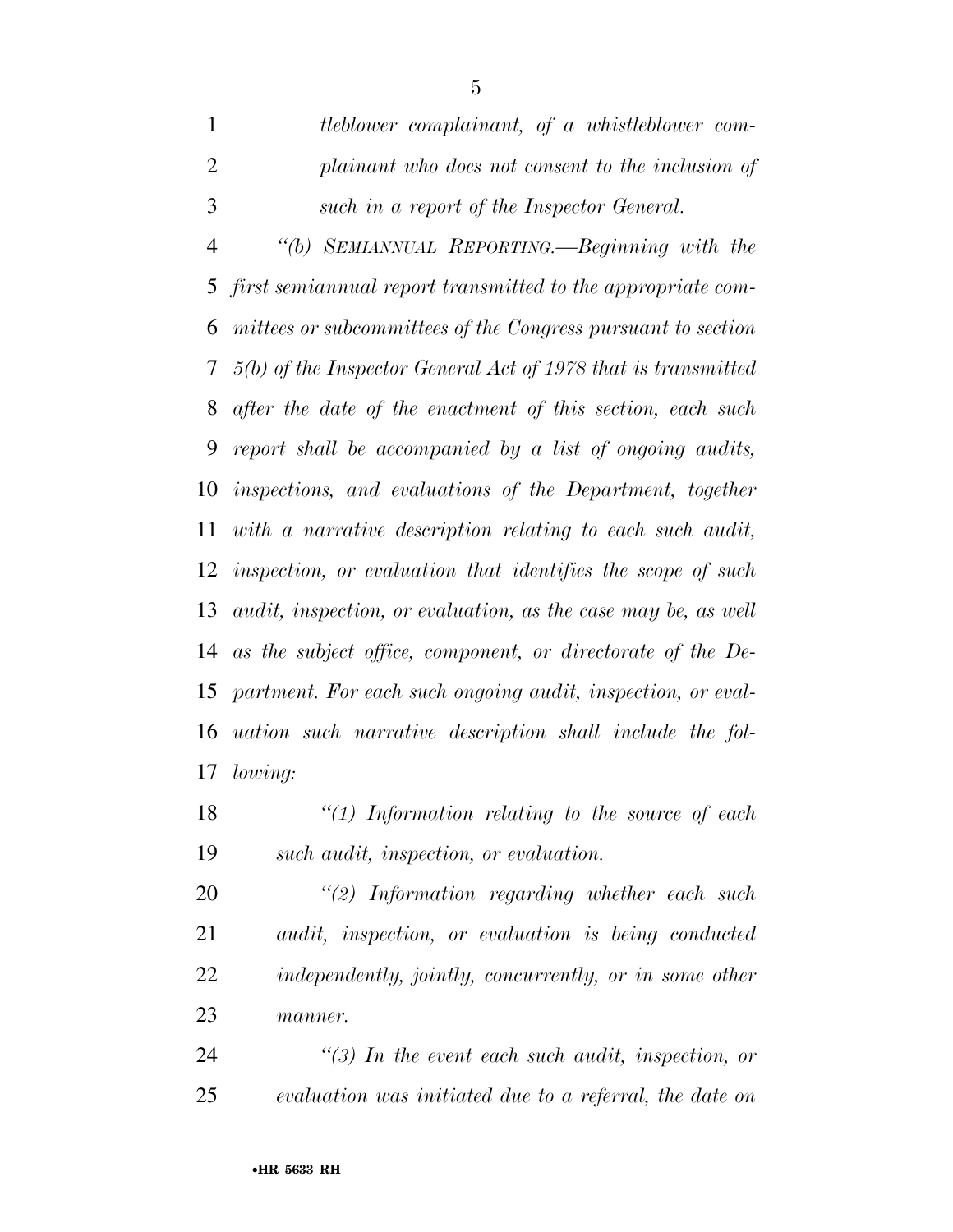| $\mathbf{1}$   | which the Inspector General notified the originator of   |
|----------------|----------------------------------------------------------|
| $\overline{2}$ | a referral of the Inspector General's intention to carry |
| 3              | out such audit, inspection, or evaluation.               |
| $\overline{4}$ | ``(4)<br>Information relating to the dates on            |
| 5              | $which -$                                                |
| 6              | $\lq (A)$ each such audit, inspection, or evalua-        |
| $\overline{7}$ | tion was initiated;                                      |
| 8              | $\lq (B)$ a draft report relating to each such           |
| 9              | audit, inspection, or evaluation is scheduled to         |
| 10             | be submitted to the Secretary for review; and            |
| 11             | $\lq\lq C$ a final report relating to each such          |
| 12             | audit, inspection, or evaluation is scheduled to         |
| 13             | be submitted to the appropriate congressional            |
| 14             | committees and published on the website of the           |
| 15             | Inspector General in accordance with para-               |
| 16             | graphs $(1)$ and $(2)$ , respectively, of subsection     |
| 17             | (a).                                                     |
| 18             | "(5) An explanation for-                                 |
| 19             | $\lq (A)$ any significant changes to the nar-            |
| 20             | rative description of each such audit, inspection,       |
| 21             | or evaluation, including the identification of the       |
| 22             | subject office, component, or directorate of the         |
| 23             | Department; or                                           |
| 24             | "(B) a delay of more than 30 days in the                 |
| 25             | scheduled date for submitting to the Secretary a         |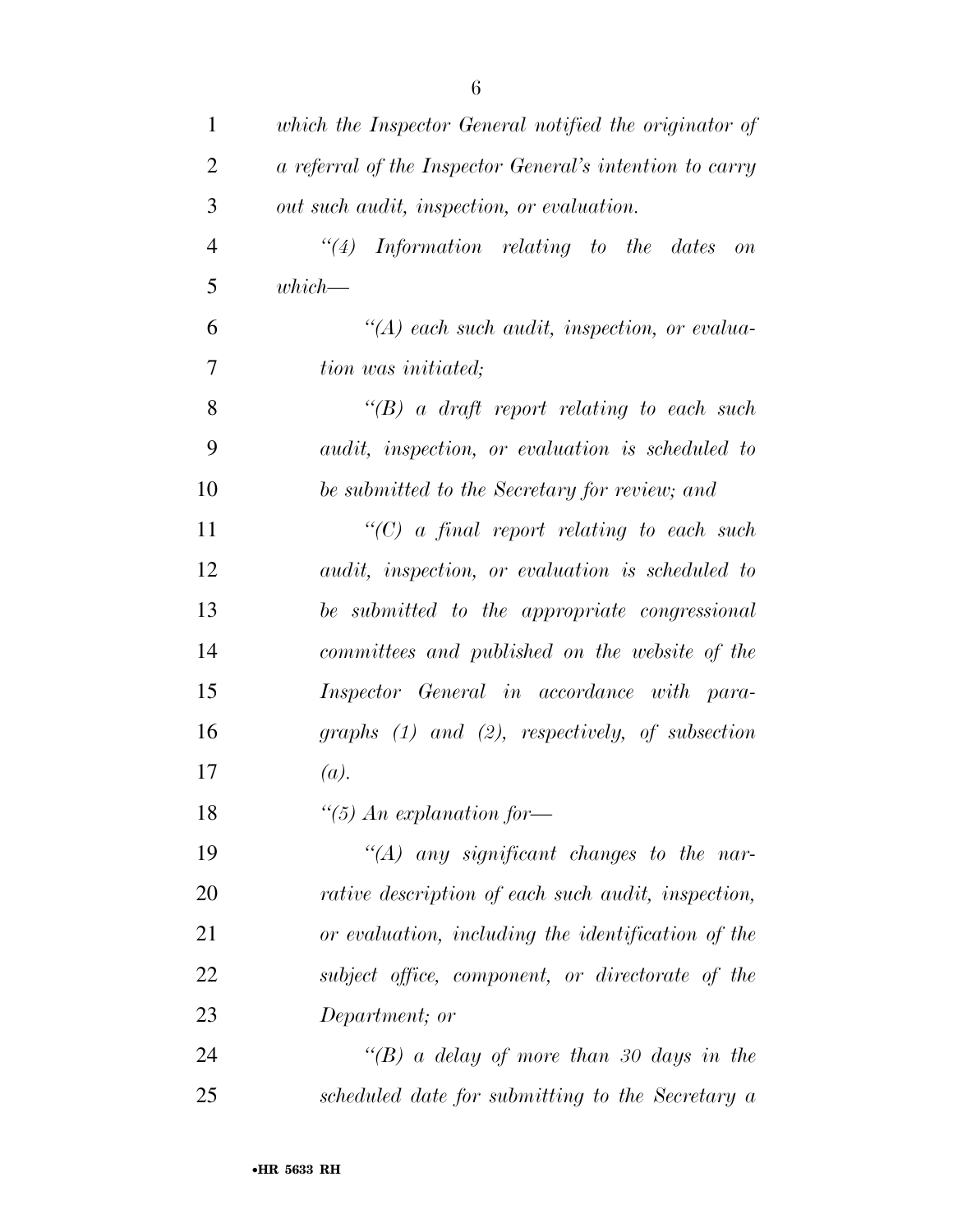| $\mathbf{1}$   | draft report for review or publishing on the          |
|----------------|-------------------------------------------------------|
| $\overline{2}$ | website of the Inspector General of the Depart-       |
| 3              | ment the final report relating to each such audit,    |
| $\overline{4}$ | inspection, or evaluation.                            |
| 5              | $\lq(6)$ Data regarding tips and complaints made      |
| 6              | to the Inspector General Hotline of the Department or |
| 7              | otherwise referred to the Department, including—      |
| 8              | $\lq (A)$ the number and type of tips and com-        |
| 9              | plaints regarding fraud, waste, abuse, corrup-        |
| 10             | tion, financial crimes, civil rights and civil lib-   |
| 11             | erty abuse, or other complaints regarding crimi-      |
| 12             | nal or non-criminal activity associated with          |
| 13             | fraud, waste, or abuse;                               |
| 14             | $\lq\lq(B)$ actions taken by the Department to        |
| 15             | address or resolve each substantiated tip or com-     |
| 16             | plaint;                                               |
| 17             | $\lq\lq C$ the total amount of time it took the       |
| 18             | Department to so address or resolve each such         |
| 19             | substantiated tip or complaint;                       |
| 20             | "(D) the total number of tips and com-                |
| 21             | plaints that are substantiated compared with the      |
| 22             | number of tips and complaints that are unsub-         |
| 23             | stantiated; and                                       |
| 24             | $\lq\lq(E)$ the percentage of audits, inspections,    |
| 25             | and evaluations that are initiated as a result of     |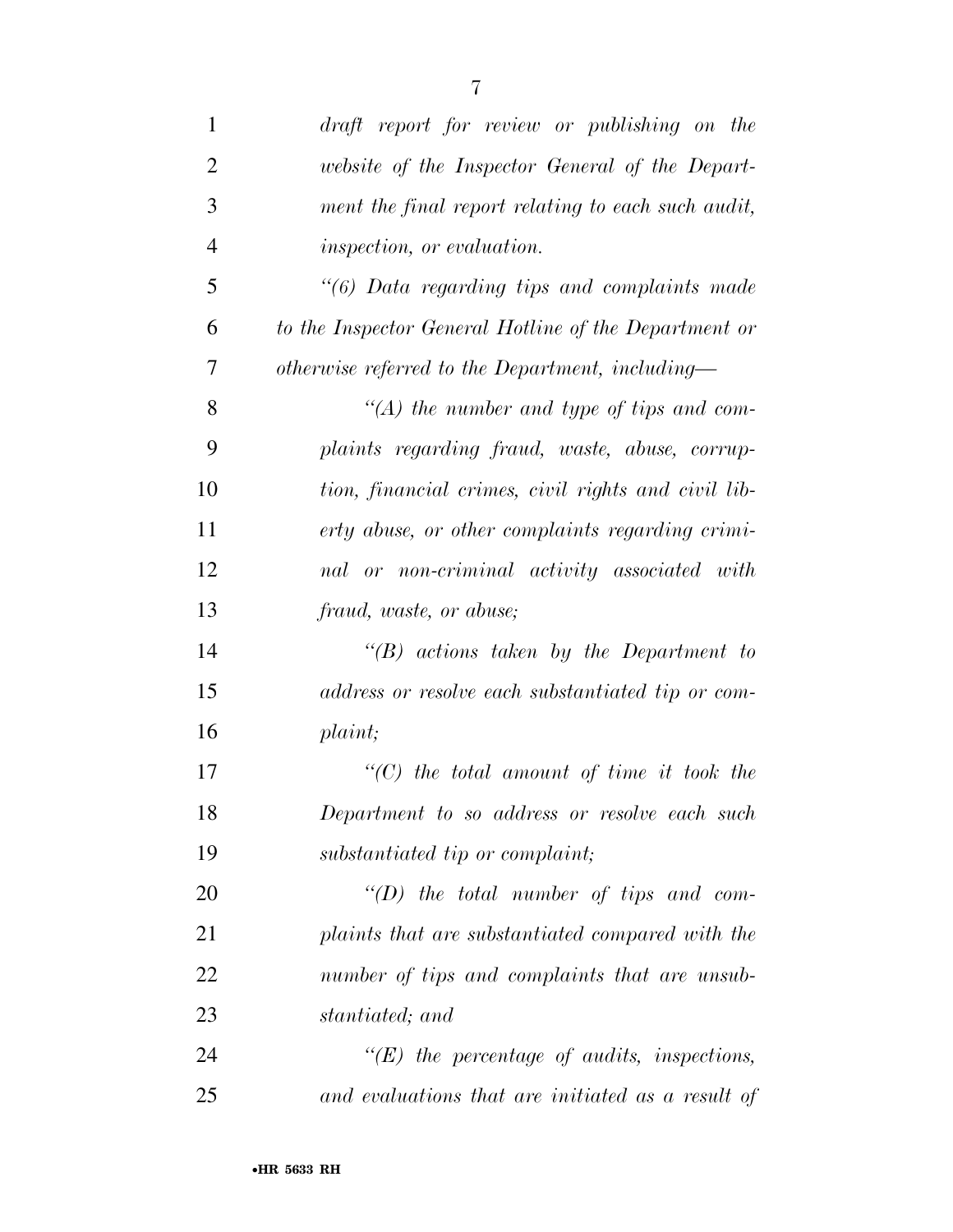*''(c) NOTIFICATION TO CONGRESS.—The Inspector General of the Department shall notify the Committee on Homeland Security of the House of Representatives and the Committee on Homeland Security and Governmental Af- fairs of the Senate if the head of an office or component of the Department does not provide in a timely manner to the Inspector General information or assistance that is requested by the Inspector General to conduct an audit, in-spection, or evaluation.* 

 *''(d) DEFINITION.—In this section, the term 'appro- priate congressional committees' means the Committee on Homeland Security of the House of Representatives, the Committee on Homeland Security and Governmental Af- fairs of the Senate, and any committee of the House of Rep- resentatives or the Senate, respectively, having legislative or oversight jurisdiction under the Rules of the House of Representatives or the Senate, respectively, over the matter concerned.''.* 

 *(b) CLERICAL AMENDMENT.—The table of contents in section 1(b) of the Homeland Security Act of 2002 is amended by amending the item relating to section 811 to read as follows:* 

*''Sec. 811. Office of Inspector General.''.* 

*(c) REPORTS.—* 

•**HR 5633 RH**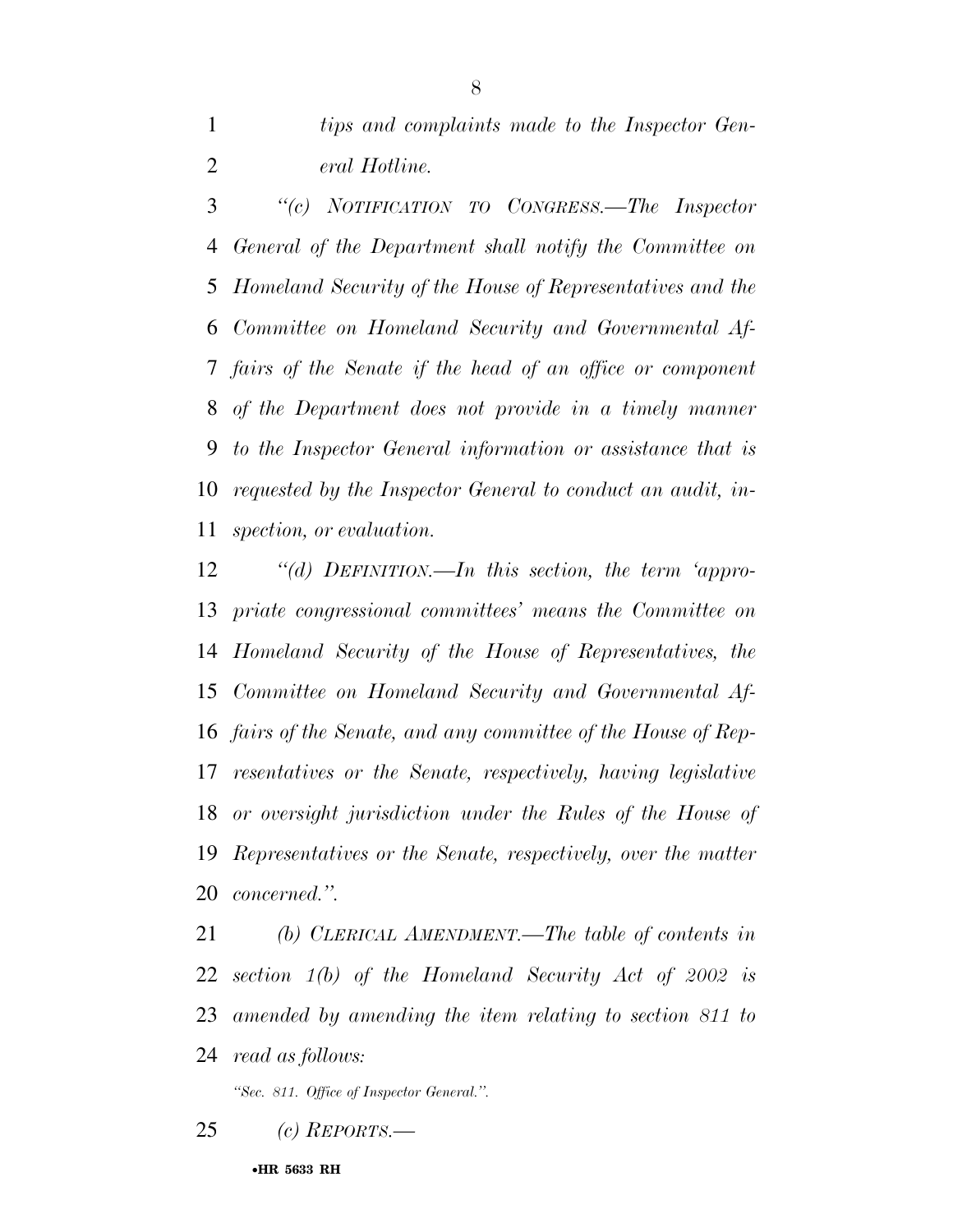*(1) INSPECTOR GENERAL OF DHS.—Not later than one year after the date of the enactment of this Act, the Inspector General of the Department of Homeland Security shall submit to the Committee on Homeland Security of the House of Representatives, the Committee on Homeland Security and Govern- mental Affairs of the Senate, and the Comptroller General of the United States a report on the policies, procedures, and internal controls established that en- sure compliance with the Quality Standards for Fed- eral Offices of Inspector General from the Council of Inspectors General on Integrity and Efficiency.* 

 *(2) COMPTROLLER GENERAL.—Not later than one year after receipt of the report required under paragraph (1), the Comptroller General of the United States shall submit to the Committee on Homeland Security of the House of Representatives and the Committee on Homeland Security and Governmental Affairs of the Senate an evaluation of such report.*